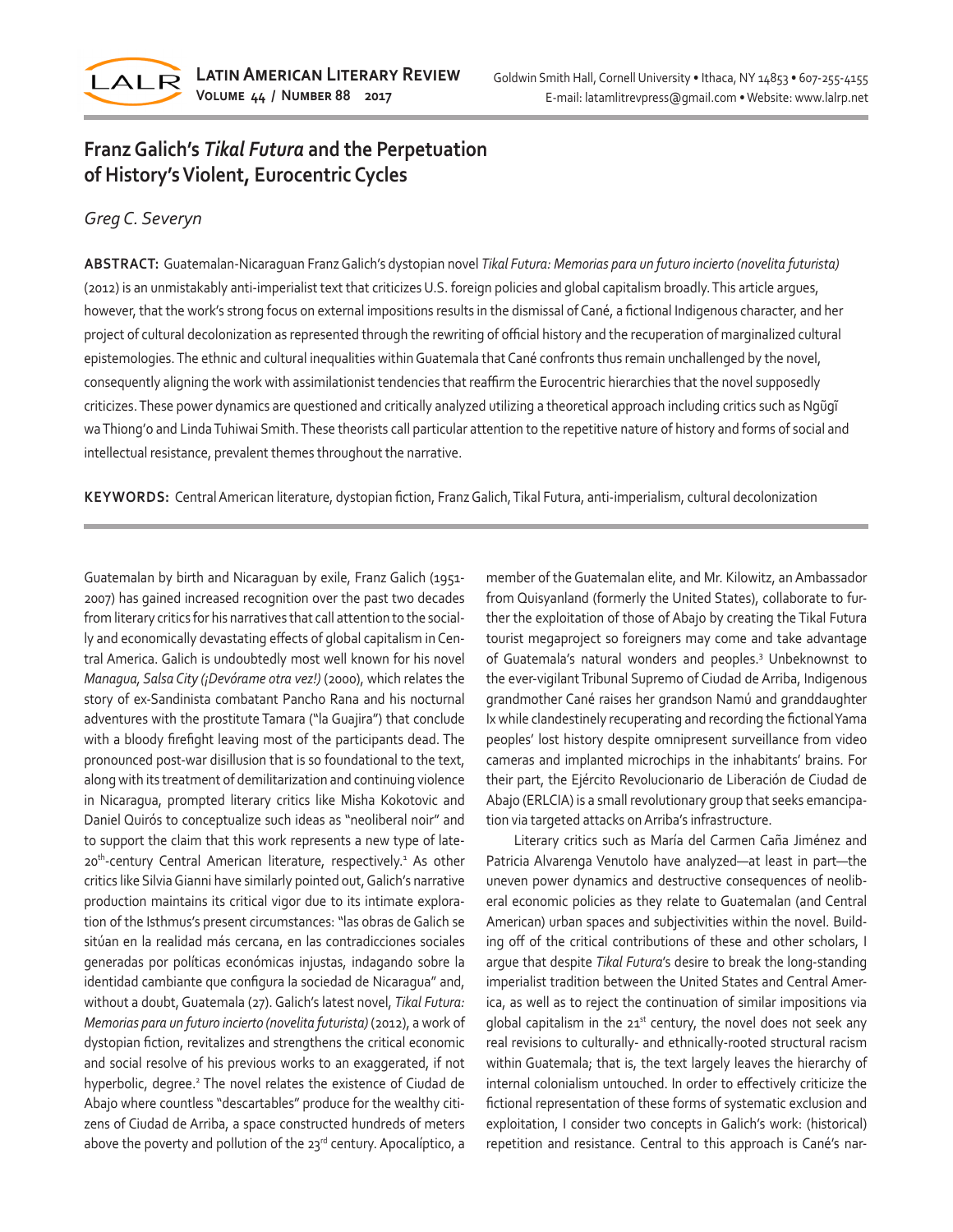rative of cultural and historical recuperation that intends to "write back" to the empire, for it serves as a response to Guatemala's cyclical and violent history in regards to Eurocentric impositions and subjugation that date back to the conquistador and colonial periods. However, not only does her project of cultural decolonization become silenced and, therefore, devoid of potential due to the remarkably pessimistic tone of the novel, any similar Indigenous movement would seemingly meet the same fate since Cané is the only truly self-aware Indigenous character in the text, thus coming to represent (on very essentialized terms, of course) the broader Maya Movement. Cané's would-be narrative project is designed to challenge and dismantle Eurocentric social structures and power hierarchies that dominate the region through education, the narration of history, social values, racial hierarchies, and so on, along with a reconstruction of Yama historical resistance in order to affirm unity and a common culture in the present. These notions, according to Kaqchikel historian Edgar Esquit, point towards a Mayanist perspective regarding past/present/future (200-01). Cané's project is intimately related to ideas like Ngũgĩ wa Thiong'o's "decolonization of the mind" and Linda Tuhiwai Smith's notion of the "intellectual project of decolonizing," or, as I would like to think about it, intellectual revolution, which "provokes some revolutionary thinking about the roles that knowledge, knowledge production, knowledge hierarchies and knowledge institutions play in decolonization and social transformation" (xii). However, the stunted project of cultural and intellectual resistance within the novel does not manage to advance what theorist Walter D. Mignolo terms "epistemic disobedience," a thinking that aims to delink from the illusion of Eurocentric and/or Western epistemologies as universal or in some way superior to other ways of being and knowing ("Epistemic" 160). The devaluation of Cané's resistance writing does not bring the novel in line with cultural critic Arturo Arias's thoughts on post-war Central American literary production:

Sin embargo, si el concepto de Aníbal Quijano de 'colonialidad del poder' conjuntado con la decolonialidad como proyecto epistémico y político operando a veces como metáfora para empujar el pensamiento más allá de sus conceptualizaciones occidentalistas y eurocéntricas, proveen una nueva manera de enmarcar las problemáticas de la producción cultural y agenciamiento, entonces miremos en esa dirección para explorar el fin de la posguerra centroamericana, tomando como punto de partida la crisis de los modelos occidentales de desarrollo en el presente. (14)

Although the matrix of coloniality per Quijano is treated within the novel, it does not ever move past an anti-imperialist stance in order to develop viable notions of cultural decolonization or social equality. Reading *Tikal Futura* in this manner still situates the narrative into a broader conversation occurring throughout the continent, for it dialogues with many  $20^{th}$ - and  $21^{st}$ -century social movements and literary works that thematically coincide with projects of cultural decolonization and the rejection of global capitalism. In Costa Rica, for instance, widespread opposition to CAFTA-DR intended to slow, if not prevent, the ratification of the Agreement (of which Costa Rica was the last to sign) that now tightly binds the country's economic lot with the United States. Likewise, in Galich's native Guatemala, the more comprehensive Pan-Maya Movement inevitably comes to mind, representing an Indigenous struggle against Ladino hegemony and social and political marginalization, not to mention the neighboring Zapatista National Liberation Army's (EZLN) project that struggles for Indigenous rights—and for those of many repressed groups—as well as to escape economic and political impositions such as NAFTA.4 Other examples undoubtedly abound, such as the idea of Abya Yala, a Kuna concept that, in part, undermines foreign influence by rejecting the imposed name of Latin America, consequently restoring some Indigenous rights to those peoples subjugated by such outside classifications. Furthermore, *Tikal Futura* is not an isolated case literarily speaking either, for its generic predilections and social criticism engage with texts like Costa Rican Fernando Contreras Castro's *Cantos de las guerras preventivas* (2006), Salvadoran Jorge Galán's *El sueño de Mariana* (2008), and Costa Rican Edwin Quesada Muñoz's *La corporación* (2010). These explicit literary, cultural, and social connections evoke a principal aim of the dystopian fiction genre employed by the novel, for the reader's thoughts are inevitably coaxed from the fictional pages of the text to a direct and deeper consideration of reality despite the veiled (albeit very thinly so) nature of the society in question (Booker 5).

As I indicate above, a primary focus throughout the entire narrative is the relentless criticism of global capitalism. This primarily economic- and class-based critique is, in large part, what eclipses the urgency and necessity of the culturally- and ethnically-based project of cultural decolonization that demands a response to the economic violence and social oppression that the novel problematizes. The dominant economic system in the narrative has utterly devastated the environment due to excessive manufacturing and production, leaving a permanent Coca-Cola-colored cloud of contamination in which Ciudad de Abajo languishes. Beyond the borders of Guatemala, powerful nations like Quisyanland (along with two or three unnamed others) have "de tanta producción acabaron con toda la naturaleza, es decir, fauna y flora" throughout the vast majority of the planet (35). The industrially-enslaved masses of Ciudad de Abajo have long since been converted into "algo menos que parias" (180), "disposable" people that have been reduced to tradeable commodities: "materia prima a manos de unos intereses [neoliberales] particulares" (Caña Jiménez 74).<sup>5</sup> What's more, many of these "descartables" have been invigorated with a renewed sense of purpose—not only to endlessly produce for Ciudad de Arriba until their bodies physically fail, but also to serve as sex slaves in the elite pleasure clubs of Arriba. This particular form of enslavement,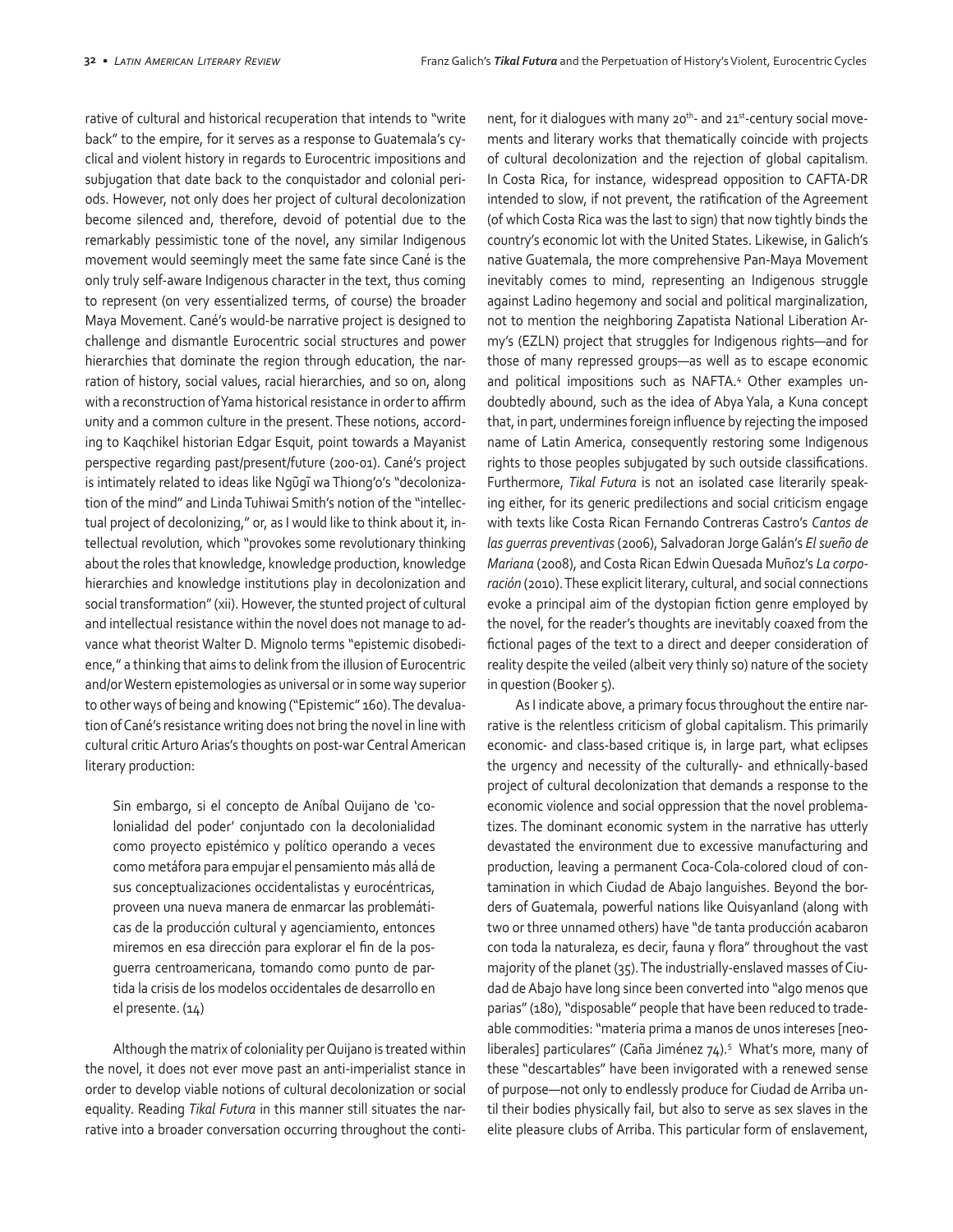argues Caña Jiménez, is a reflection of Kilowitz and Apocalíptico's vampiric tendencies that suck the life out of the masses for their own benefit. However, it is not via fangs that these men come to possess others, but rather through penetration with their erect penises (76-77). Physical manifestations of oftentimes graphic sexual pleasure thus come to allegorize the rape and consequent control of Guatemala's land and peoples by perverse external forces like the Empresa Constructora responsible for Tikal Futura and the hegemonic Gran Confraternidad de la Cofradía del Nuevo Orden Mundial Universal, both of which employ Kilowitz.<sup>6</sup> The instant gratification of exploitative sexual pleasure, however, is not limited to those of the uppermost echelon. Many Quisyan tourists likewise participate in such activities thanks to the Ruta Maya Sexy, a Tikal Futura attraction where participants can hunt, capture, drug, and rape young women in Ciudad de Abajo, dehumanizing events that parallel the abusive treatment that some Indigenous and Aborigine peoples have suffered (Tuhiwai Smith 9). Another scene has el Indio Sacul, commander of Arriba's paramilitary group at the Gran Confraternidad's disposal, frenziedly masturbate as he watches thousands of cadavers burn after raiding Ciudad de Abajo to acquire more Tikal Futura slaves (282). These forms of radically dehumanized sexual pleasure represent a deeper reflection of neoliberalism's core values: "el rechazo de la sociedad a merced de la ambiciosa promoción del individuo/empresa privada" (Caña Jiménez 77). In conjunction with these ideas, cultural critic John Beverley asserts that under the auspices of a global capitalist modernity, such abusive deeds as those occurring in the novel are part and parcel of the economic and social structure; if there is modernity, there will necessarily be "colonialism, slavery, genocide, demographic catastrophe, mass immigration, combined and uneven development, boom and bust cycles, the reproduction of sexism and racism, and so on" (49). Accordingly, the novel is an oftentimes exasperating experience for the reader who remains impotent before such seemingly "universal" and monolithic processes, ones that are indeed reflected in today's tensions between the Global North and the Global South in addition to the internal islands of wealth contrasted with the seas of poverty throughout Central America. All of these ideas that the novel challenges are, regrettably so, natural consequences of the increasingly contentious neoliberal economic model that necessitates the existence of "descartables" for the system to function: "hidden behind the rhetoric of modernity, economic practices dispensed with human lives, and knowledge justified racism and the inferiority of human lives that were naturally considered dispensable" (Mignolo, *Darker Side* 6).

Along with the evident social, economic, and environmental destruction, there is also a cultural annihilation that permeates the narrative. The novel acknowledges the fact that the very economic system it criticizes is directly responsible for such cultural devastation, yet the work still does not prioritize Cané's project of rectification and speaking out. Apocalíptico, establishing a firm link between economic and cultural discrimination, affirms that the only ideology that is permissible is that of neoliberalism, a system enforced by the only army left in the world—that of Quisyanland. Kilowitz begins the disparaging exchange:

–¡Oh! Eso haber sido antes, mucho antes. Ahora no hay tales, ni teles, nuestro ejército ser el único y más fuerte del mundo.

–¡Claro, claro! A eso me voy a referir ahora…Pues antes, hace muchos años atrás, aquí en Cuahutemallán (se llamaba Guatemala), existió una guerra a causa de que pequeños grupúsculos como se les llama también a las pandillas, se alzaron en armas en contra del gobierno. Ellos pertenecían a una ideología.

–¿Idiotología? ¿Qué cosa ser eso?

–No, Mr. Klitorikz, no es idiotía ni idiotología. Se dice i-deo-lo-gía…Eran formas equivocadas del pensamiento de la modernidad primitiva, opuestas a la única forma correcta de pensar: el capitalismo neoliberal, que por supuesto era la forma de pensar de nuestros últimos padres, los quisyan… (51-52)7

Despite having published his seminal text *Decolonising the Mind: The Politics of Language in African Literature* in 1986, Ngũgĩ wa Thiong'o's assertion that Western finance capital steals from Africa and Latin America alike, an imperialism led by the United States (read: Quisyanland) and enforced with conventional and nuclear weapons, dialogues with the fictional world imagined by Galich (2). What's more, Ngũgĩ states that the most dangerous weapon of all is actually the "cultural bomb," or the systematic devaluation of non-Western beliefs, values, and epistemologies that intends to obliterate "a people's belief in their names, in their languages, in their environment, in their heritage of struggle, in their unity, in their capacities and ultimately in themselves" (3). In the face of such cultural devastation, Cané's efforts *should* serve to counter these damaging effects by confronting the larger process of appropriation and annihilation by means of cultural and epistemological resistance, recuperation, and revitalization. In affirmation of the strength behind this notion, Tuhiwai Smith explains that, "The production of knowledge, new knowledge and transformed 'old' knowledge, ideas about the nature of knowledge and the validity of specific forms of knowledge, became as much commodities of colonial exploitation as other natural resources" (62). The result of such cultural obliteration in the narrative was the inevitable indoctrination of the inhabitants of Ciudad de Abajo, and presumably many more marginalized peoples throughout the world: "Nuestros bisabuelos fueron sometidos por la fuerza y se les injertó otra mentalidad. Se les obligó—prácticamente—a creer en algo que les era totalmente ajeno. Ello se fue metiendo muy adentro de su mente y de su sangre, hasta llegar a ser una verdad cruelmente ineludible" (81). Literary critic Alvarenga Venutolo sees in this process a powerful amnesia: "La condena a la amnesia funciona en la obra como antídoto contra toda voluntad de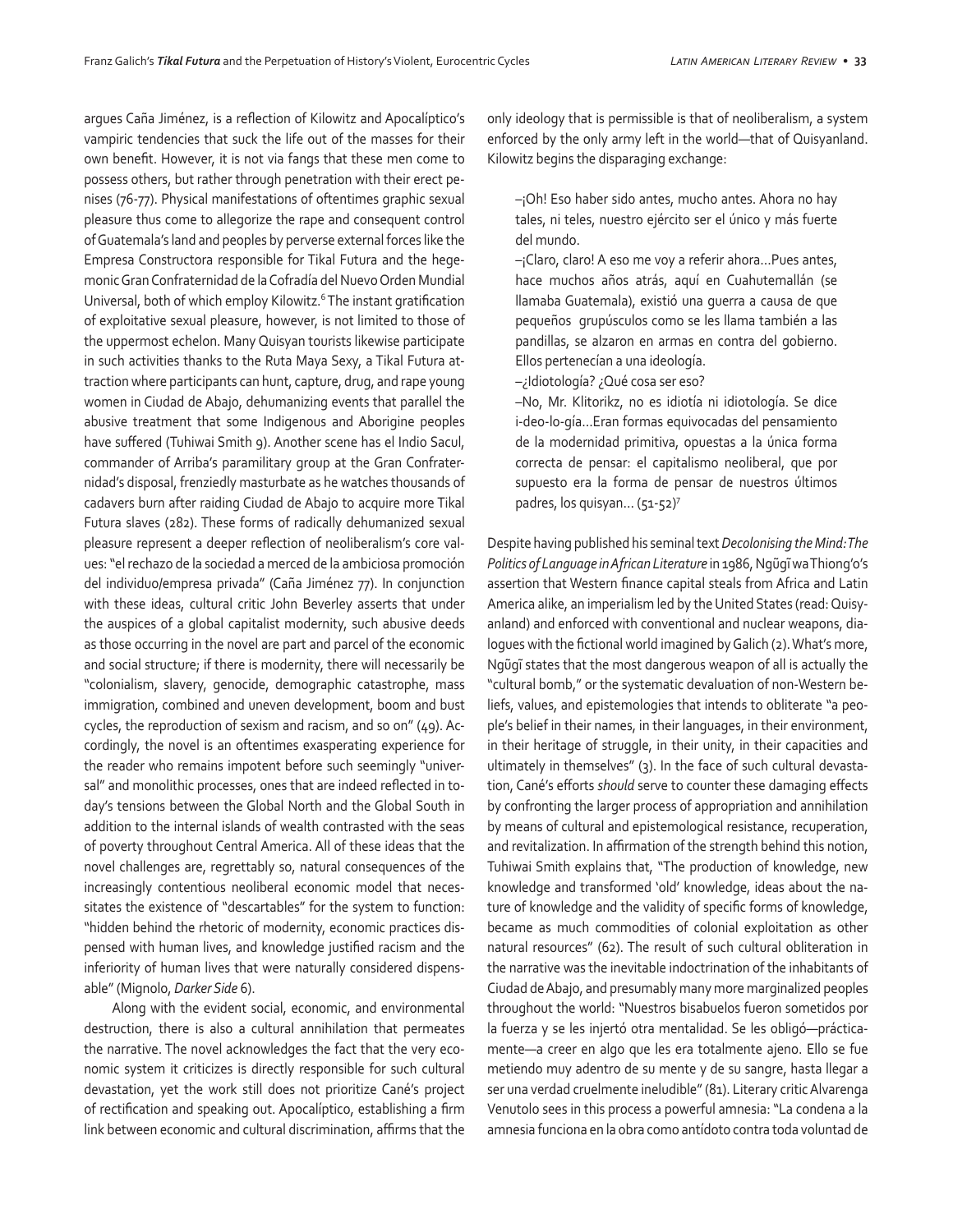cambio" (130). This imposed "truth" regarding their identity, beliefs, and values is precisely what the novel does not challenge, as Cané's writing does not succeed in struggling against the appropriation of knowledge that capitalism has encouraged, for—as we well know such a design is "not only a domain of economic transactions and exploitation of labor, but of control and management of knowledge and subjectivities" (Mignolo, *Darker Side* 33). Negations of Indigenous and Other knowledges and views of history in this regard as "incorrect" and "primitive" traditionally serve to promote the assertion of colonial ideologies and, accordingly, the expansion of imperialism (Tuhiwai Smith 31).

The dominant tone of overwhelming impotence throughout the narrative yields major obstacles for Cané's "primitive" text that actively undermine her work's potential. First, there is a notable lack of explanation and exposition of the project throughout the narrative; that is, the value of what Cané is writing and the consequent cultural worth is never explicitly discussed. This lack of consideration substantially weakens her project, for the implicit presumption is simply that Cané's efforts are inherently "good," and that the positive benefits it will reap are "natural" or "obvious." These sentiments, however, come across as paternalistic and condescending. Even if this were Galich's way to insist that readers take a more active role by critically thinking about social, economic, and cultural inequalities on their own terms, such a dynamic is nonetheless problematic because even the essential value of what she is doing remains undeveloped and unexplored, as if her responsibility were more so to preserve static knowledge, as might an outmoded museum or an archive, when in reality her project must be an integral part of a real-world, living space with the power to grow and transform based on individual interpretations. Compounding this issue are the doubts that Cané expresses as she writes "con mano dubitativa," an indication that she isn't only uncertain about the future, but about her own writing (187). The most notable doubt, however, comes when Cané states that she wonders if her work will make any difference at all and if it is possible for history to stop cycling and repeating itself (187). Thoughts like these chisel away at the strength of such affirmations as, "Todas las señales dicen que habrá un triunfo final pero no cuándo" (225), forcing a sense of pessimistic contradiction onto Cané's project and its future success. What's more, one of the titles by which she calls her text is a metafictional reflection of the novel itself: "Memorias para un futuro incierto." And since Galich's novel remains unfinished, this subtitle alludes to the incomplete nature of Cané's work as well, powerfully suggesting that there will be no equitable social change. These major misgivings that Cané experiences as the last person able to recuperate and save Yama history hugely undermine the strength of the project of cultural decolonization in the text. Her writing as a way of confronting the Tikal Futura tourist project, then, becomes a reinforcement of sentiments of uncertainty and doubt towards resistance and change, which coincidentally forces the narrative into a more Eurocentrically-complicit stance that supports the status quo given the notable reservations towards cultural and intellectual anti-imperialist and anti-internal colonial resistance. If her doubts were to revolve more so around a fear of her work being appropriated and utilized to disadvantage her peoples by the imperial powers of Arriba, then the hesitancy would be more justified. However, misappropriation and deeper cultural exploitation are not preoccupations ever expressed by Cané, which is also problematic since Indigenous writing can become dangerous if not thought through critically because it can be appropriated and employed in the fostering of hostile views towards Indigenous and marginalized peoples (Tuhiwai Smith 37).

Cané's "subversive" writing via the recuperation of her peoples' history, then, ultimately fails to become a source of anti-capitalist, anti-imperialist, or any other type of resistance project. This dynamic suggests that her unique consciousness and knowledge of the history of her country and its peoples, along with the fact that she is the only one in possession of prohibited texts like the *Anales de los cakchiqueles* and the *Popol Vuh*, is of little import, as is the "nueva historia de los pueblos que una vez poblaron el territorio de Cuauthemallán" that would emerge from her hand (159).<sup>8</sup> In addition to the Indigenous knowledge that she possesses as a member of the Yama peoples, she also harbors mestizo knowledge, meaning that her project takes on greater relevance as it recuperates even more epistemologies and cultural thought: "sabía de ritos, libros y danzas, practicadas por los antepasados. Sabía de profecías y astronomía y astrología y libros, de música, pintura y escultura" (46). Cané's narration, crafted so that the cultural memory of the marginalized does not disappear forever, essentially represents a fundamental part of subaltern struggles: the need for self-representation. As Bill Ashcroft posits, "underlying all economic, political and social resistance is the struggle over [self-]representation which occurs in language, writing and other forms of cultural production" (36). Subaltern critic Ranajit Guha would agree with this statement (201), as would Tuhiwai Smith given the possibility for such self-determination to lead to social justice (120). The historical, cultural, and epistemological recuperation proposed by Cané's recording and rewriting of history is a necessary first step to consciousness and resistance, for more than half of the citizens of Ciudad de Abajo are descendants of the fictional Yama peoples, yet they are unaware of this past (45-46). The Spaniards, Cané reflects, were able to conquer Indigenous bodies, but they were unable to completely conquer their thoughts, hearts, minds, and souls, although this utter domination has since been targeted and has clearly transpired by the  $23^{rd}$  century (47). A principal goal of Cané's project of cultural decolonization through her writing has to do, then, with a certain consciousness-raising for those of Ciudad de Abajo. In other words, she aims to bring awareness to the "descartables" who, despite their complicity in the overall project of global capitalism that keeps them in positions of exploitation, continue to serve the "superiores." What's more, the workers of Ciudad de Abajo finance their own drug dependencies that keep them working in the factories until exhaustion (44). Re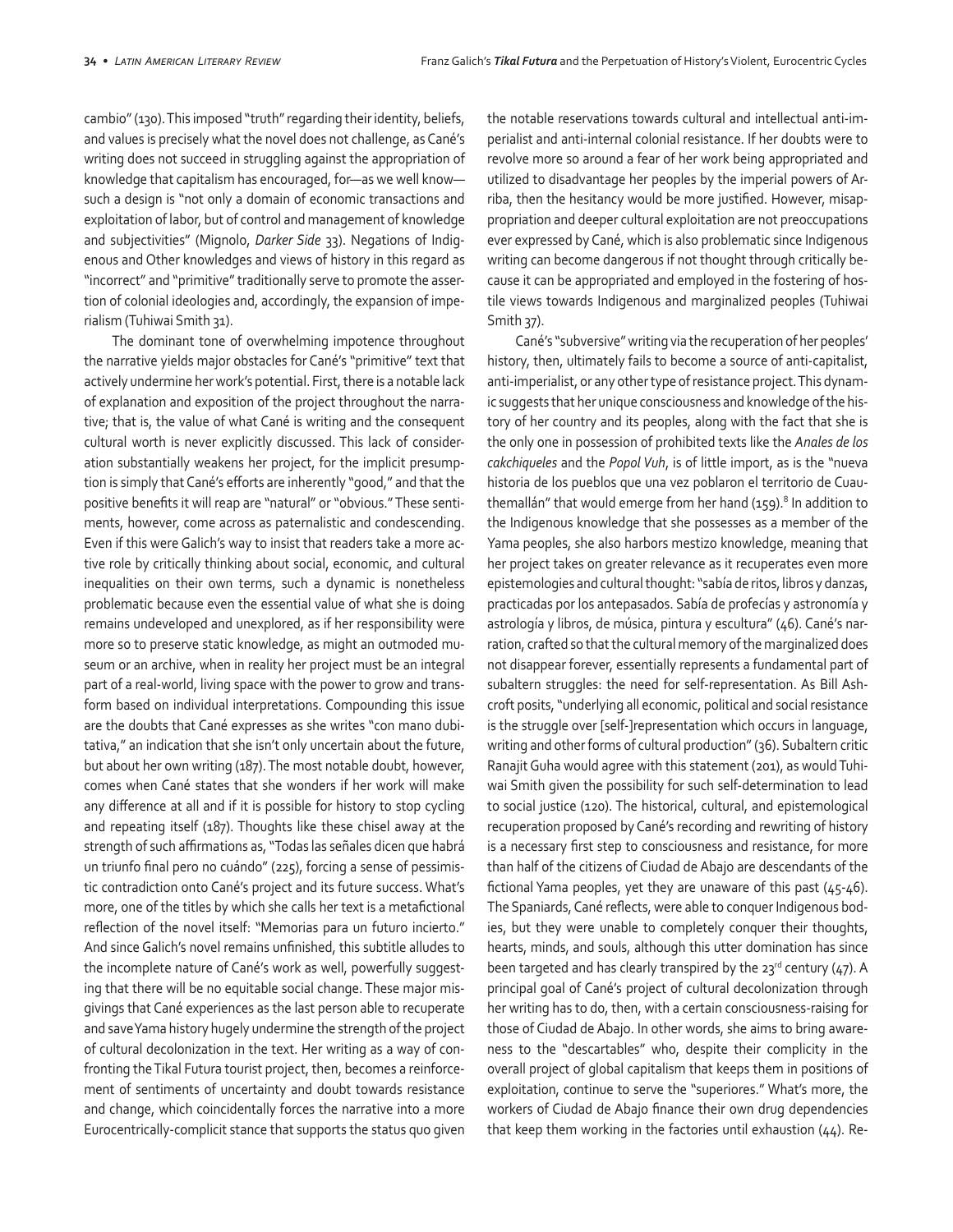alization of this power dynamic is fundamental to the undermining of the broader, repressive global capitalist system. Cané is not ignorant of the enormous potential that her project bears in regards to reshaping the dominant social structure, and she consequently aims for her writing to be accessible to all, until doubts and a severe lack of motivation overwhelm her. This is particularly disheartening because historical accounts and writing of this nature generally hold the capacity to move beyond the local. That is, despite existing imperialistic social and economic structures, writing and knowledge may still circulate, whether within a small circle of interested individuals, a specific community, a country like Guatemala, or beyond. Unlike Ngũgĩ wa Thiong'o in Kenya, Cané does not have to contend with the choice of the language in which she writes, for the Indigenous tongues have been eradicated and long since forgotten. Therefore, the language of the once colonizers—Spanish—is the only option, yet it now unites all Yama and mestizo speakers in Ciudad de Abajo. The complete disappearance of Indigenous languages in the novel points towards an assimilationist tendency that is also not problematized, a serious cultural issue that pairs closely with the novel's rejection of self-representation and consciousnessraising of the marginalized.

As Tuhiwai Smith explains, there ultimately needs to be a process of *re*writing that subsequently *re*rights Indigenous (and, I propose, other marginalized) positionalities: "Indigenous peoples want to tell our own stories, write our own versions, in our own ways, for our own purposes. It is not simply about giving an oral account… but a very powerful need to give testimony to and restore a spirit, to bring back into existence a world fragmented and dying" (29-30). History in the novel has already mostly been effaced and rewritten, as we witness in a conversation between Apocalíptico and Kilowitz:

–Sí, Mr. Klitorwisky, ustedes ser los extraordinarios de ahora. Los mayas fueron los de antes, mucho antes. ¿Ok? –¡No!, ni de antes ni de nunca. Nosotros somos los de siempre, antes, ahora y después. ¿De acuerdo? ¿Comprender?

–¡Ok, ok! De acuerdo. (42)

This arena of historical and epistemological narration becomes, as a result, a serious site of struggle as history itself is contested, for history is about power: "In fact history is mostly about power. It is the story of the powerful and how they became powerful, and then how they use their power to keep them in positions in which they can continue to dominate others" (Tuhiwai Smith 35). Consequently, if this battle over historical narration were to be waged as Cané intends, there would unquestionably be alternative histories that would ultimately give way to alternative knowledges, yielding alternative pedagogies and distinct ways of living (Tuhiwai Smith 36).

Hopelessly struggling against the imposed world order, Cané's voice is eventually swallowed up and silenced. As Edward W. Said explains, the hegemonic world order thoroughly works against her: "Without significant exception the universalizing discourses of modern Europe and the United States assume the silence, willing or otherwise, of the non-European world. There is incorporation; there is inclusion; there is direct rule; there is coercion. But there is only infrequently an acknowledgement that the colonized people should be heard from, their ideas known" (50). What's more, Cané foresees that physical revolution is also destined to fail, for her grandchildren Namú and Ix "no tienen un futuro" (81), especially when they decide to join the ranks of ERLCIA (232). This aspect of the narrative strongly indicates that physically violent resistance is not the path to success in regards to social change. In the context of the novel, this type of struggle undermines the broader impetus for Cané's writing—to seek unity and peace, not only for Guatemala, but presumably throughout the whole planet, now connected by the Gran Confraternidad. As such, I argue that ERLCIA is represented as an antiquated, somewhat aimless, and failing revolutionary group. The most supportive moment of this interpretation is the novel's conclusion, for ERLCIA carries out a two-pronged attack against a military outpost and a hydroelectric dam in order to provoke more chaos for Arriba. However, poor timing of the plan results in their premature discovery at the outpost, leading to a shoot-out with a number of soldiers and a narrow escape: "Algo había fallado" (298). Additionally, those responsible for bombing the dam are nearly captured and must put into effect their "plan de emergencia," abandoning their boat and seeking refuge in nearby caves (300). As the concluding moments of the novel, we are undoubtedly left wondering about the long-term potential that ERLCIA represents, for although all of the stolen munitions and periodic bombings in Ciudad de Arriba have indeed produced anxiety and fear, there is no well-developed plan to actually change any of the circumstances for those in Abajo. Other literary critics like Alvarenga Venutolo disagree, for she reads the ending of the novel not as problematic, but rather as a "viva" and "efectiva" resistance (118). However, the project can't possibly be described as "viva" (or "efectiva") for long, for not only are there significant challenges recruiting members due to drug addictions to Rogua (alcohol) and Opsin (synthetic opium), as well as the implanted anti-subversion microchips, but the current members are rapidly aging. The group is constituted of "[a]lgunos viejos sobrevivientes de los levantamientos de hacía cincuenta años, [quienes] transmitieron la savia [de la lucha por la libertad] de una manera poco clara" (167-68). Lastly, the acutely patriarchal nature of the revolutionary group is notable when they desperately need information and fresh recruits, and one way that they devise to meet these needs is to send female members to the exclusive sex clubs of the elite in Ciudad de Arriba to spread the word amongst the exploited female workers. However, the ERLCIA recruiters and activists must still "atender a los clientes" as part of the process in order not to reveal their true identities (169). Ideas like these inevitably return our thoughts to feminist critics like Margaret Randall when she discusses Nicaragua's Sandinista Revolution: "If a revolution is unable or unwilling to address the needs of *all* people, it is doomed to fail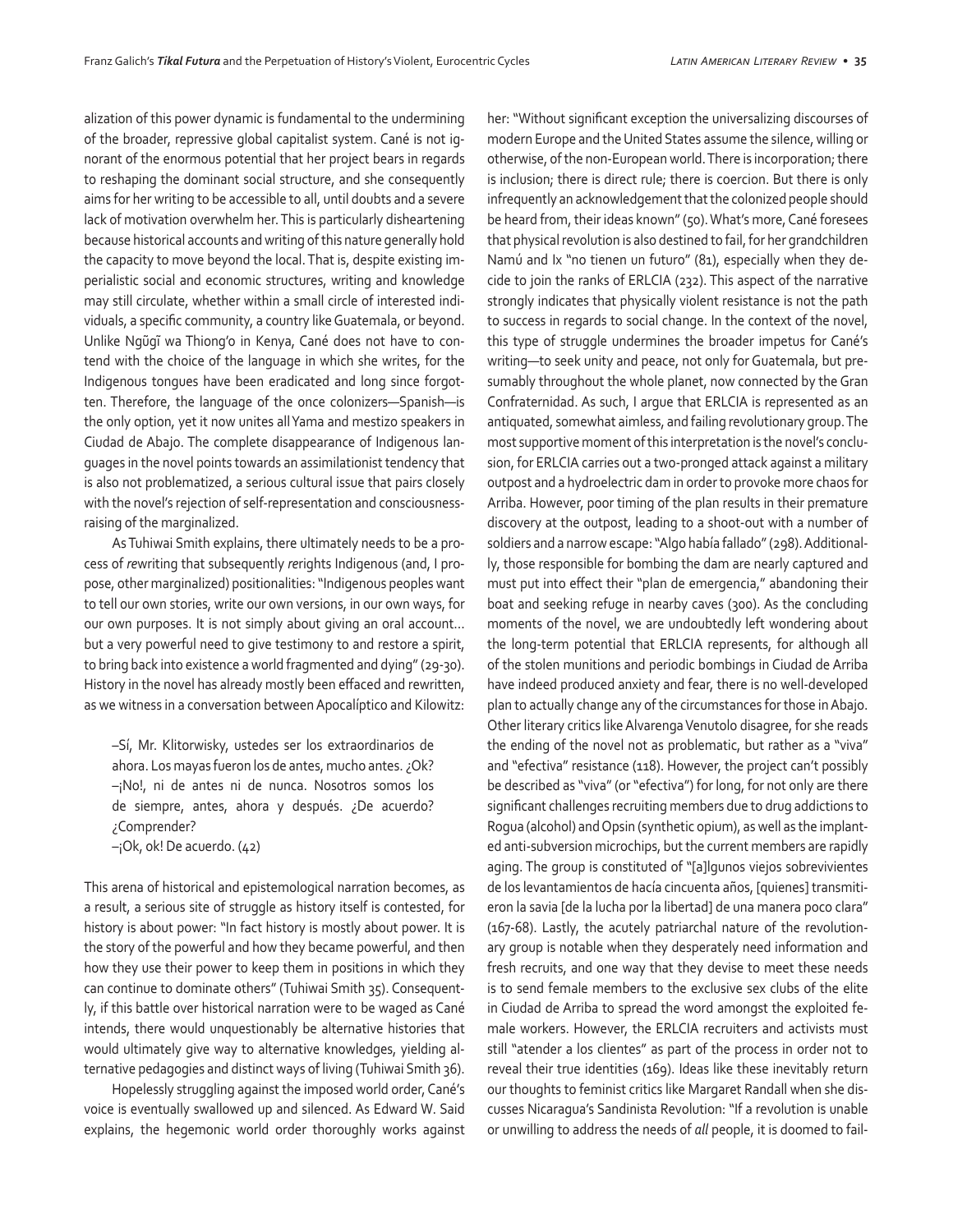ure" (171, emphasis in the original). ERLCIA's actions are consequently not going to satisfy any true social change. Yet the organization's viability remains intact at the close of the novel, whereas Cané's path to the "destrucción del orden universal" has been absolutely mired. It seems, then, that even though the novel recognizes the impracticality of ongoing guerrilla-type struggles to ensure social change, that it still sees these struggles as more realistic than projects of cultural decolonization, especially from Indigenous thinkers.

The lingering lack of success coming from both Cané and ERLCIA remind the reader of the disenchantment and cynicism so deeply embedded in Central America's post-war literature. Reinforcing the cyclical nature of oppression, defeat, and disillusion, the novel conjures exploitative episodes throughout Guatemala's history, evoking such moments as the defeat of the K'iche' people against Pedro de Alvarado in 1524 with the death of Tecún Umán (205-06), later relating the story and inevitable death of the fictional Namú Tecum (60-62) along with Cané's grandson Namú who is also destined to fail before the current oppressors (81). The similarity in the names of these characters is indicative of the cyclical nature of their struggles and defeats, recurring events that make distinct future outcomes seem quite improbable. Cané, recognizing this oppressive pattern, laments, "Ya llevamos cientos de años esperando y nada. Luchando y nada" (81). Additionally, a temporal reference in the narrative refers to the ousting of the democratically-elected leader Rabenz with aid from the Quisyan government (147), a connection that unmistakably points towards the real Guatemalan president Jacobo Árbenz and his infamous removal from office in 1954. Along similar lines, other names like el Indio *Sacul* and his massacre-loving violence transport our thoughts to 1980s genocide and Fernando Romeo *Lucas* García. Furthermore, Xibalbá (Ciudad de Abajo) and Ablabix (Ciudad de Arriba) mirror—and dramatically oppose—each other on textual and physical terms which reflects internal social divisions, like the historical infighting between the K'iche's and Kaqchikels to which Cané constantly refers, calling attention to internecine struggles that have left Guatemalan peoples vulnerable to outside exploitation.<sup>9</sup> And, of course, the play between the fictional Yama and the actual Maya peoples points towards the social dynamics of the Guatemala of today. What is particularly curious about many of the names that the novel employs is that they are effectively mirrored or "spun" versions of each other. That is, the circular motion associated with the formation of the names reflects the cyclical historical repetition of Eurocentric and imperialist impositions, suggesting that social circumstances have really not changed in a significant way for hundreds of years. These dominant structures, along with the numerous domestic impositions from Guatemalan elites and other citizens, is what incites literary critic Alvarenga Venutolo to acknowledge that, "En la obra se trata de una constante histórica, que erosiona las potencialidades de resistencia de quienes podrían abrir las vías de la imaginación a un futuro que trascienda la repetición incesante de una historia infame" (114). If we also consider the shortening of the names over time, as with Ixmucané (Cané's ancestor and muse) to Cané to Ix, or with Tecún Umán to Namú Tecum to Namú, we find that, physically, there exists less and less to each name. This is indicative of the fact that, as time passes, cultural distancing and loss become more and more pronounced. Furthermore, the circular structure of the novel also works to perpetuate the sense of inevitability of oppressive historical repetition. The novel opens with the mutilated cadaver of a woman found on the streets of Ciudad de Abajo with her heart extracted (7), a scene that later resurfaces on multiple occasions (248-51). The open-ended nature of the novel's conclusion likewise proliferates the doubt that anything will change since there is no resolution whatsoever as ERLCIA's attack has mostly been repelled. Although we may possibly attribute the abrupt ending to Galich's premature death and the posthumous publication of the narrative, the mid-story conclusion nonetheless heavily hints at the fact that there is no proper ending, nor a new beginning, to the current state of oppression under global capitalism; that is, no disruption to the cyclical nature of Guatemala's historical pattern has been effected. Although perhaps by pure coincidence, the publication of the novel in 2012 was also the start to a new Maya time cycle, creating a parallel between reality and the text's failure to mark significant alterations to the previous time cycle saturated with violence and oppression.

The radical social change sought by Cané that the narrative rejects dialogues with Ngũgĩ wa Thiong'o's call to displace Western and European thought and culture as the universal center (*Decolonising* 94). Ngũgĩ explores this idea in depth in his book *Moving the Centre: The Struggle for Cultural Freedoms* (1993). His detailed thoughts on this epistemic shift coincide critically with Cané as well as Tuhiwai Smith:

I am concerned with moving the centre in two senses at least. One is the need to move the centre from its assumed location in the West to a multiplicity of spheres in all the cultures of the world. The assumed location of the centre of the universe in the West is what goes by the term Eurocentrism, an assumption which developed with the domination of the world by a handful of Western nations…The second sense is even more important… Within nearly all nations today the centre is located in the dominant social stratum, a male bourgeois minority. But since many of the male bourgeois minorities in the world are still dominated by the West we are talking about the domination of the world, including the West, by a Eurocentric bourgeois, male and racial minority. Hence the need to move the centre from all minority class establishments within nations to the real creative centres among the working people in conditions of gender, racial and religious equality. (xvi-xvii)

Culturally speaking, the major problem with such exclusionary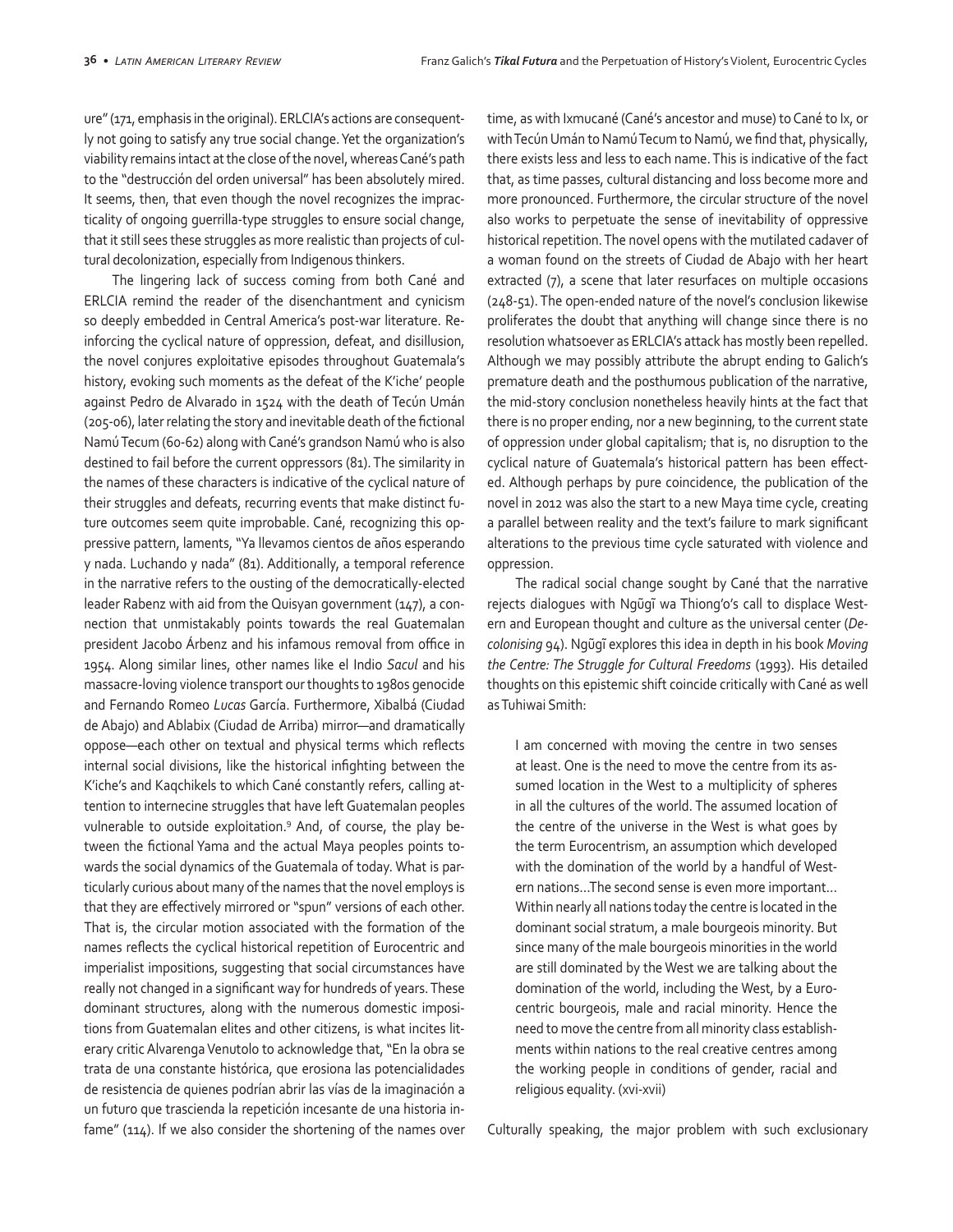systems is the resultant "flattening or fossilisation of its victims' cultures" (Ngũgĩ, *Moving* 43). In the narrative, the dominant world order has forced the elimination of local heritage, culture, and even the memory of such knowledge: "Durante algún tiempo, algunos científicos se empeñaron en demostrar, por medio de infinidad de pruebas, [la existencia de los Yamas]. La verdad es que esa rama de las ciencias—la de conocer a las antiguas civilizaciones a través de sus restos materiales –, pronto cayó en el desinterés y luego en el olvido. Ello debido a las exigencias que el nuevo orden mundial impuso" (163-64). This is the manifestation of imperialism as a "discursive field of knowledge," one of many such manifestations that permitted colonizers to actually "colonize" minds and intellectual spaces (Tuhiwai Smith 22-24). This is precisely the type of domination that Galich does not challenge in *Tikal Futura*. Cultural homogenization and assimilation do not seem to be issues of importance for him, quite likely due to his acceptance of a perceived "ladinización" of Indigenous peoples: "Dentro de la dialéctica de la ladinización hecho que ya debemos dar por aceptado y empezar a moldearlo de manera que nos haga converger a todos en los puntos comunes y positivos que nos permitan ir construyendo una Guatemala justa, para todos –, el indio ha ido avanzando hacia metas más concretas de su historia" ("¿Existe?" n.p.). This type of intellectual imperialism, argues Tuhiwai Smith, has led to concepts such as hierarchical classifications based on the "humanness" of an individual's race and typologies (26). This becomes reified when Indigenous peoples, such as the fictional Yama or the real Maori, are considered as "not fully human, or not human at all, [which] enabled distance to be maintained and justified various policies of either extermination or domestication" (Tuhiwai Smith 27). Here, we find that the research gaze penetrates culturally, socially, and intellectually, a process that runs in parallel with the vampiric and phallic penetration mentioned earlier as performed by Kilowitz, Apocalíptico, and many others. Additionally, the Quisyan people—economic and cultural conquistadors, to be sure—can be read as a slight variation (mispronunciation?) of "Christian," the religious faith that drove an enormous part of the original Spanish conquest. The parallels signaling a supposed European superiority, however, do not end here, for to be a citizen of Ciudad de Arriba, one must have fair-colored skin, an education, and—most importantly—wealth. Nonetheless, none of these characteristics alone will guarantee access to privilege and power: "La selección [de ciudadan@s] se hizo siguiendo los modelos implantados por la nación Quisyan. De manera que si alguien era rubio pero económicamente pobre, era del bando de los descartables. Si se tenía fortuna pero se era moreno o de pelo ensortijado, igualmente se confiscaban las cuentas bancarias y pasaba a ser del bando de los descartables" (126). This process of what is effectively arbitrary hierarchical classification has, as Ngũgĩ wa Thiong'o asserts, a long history of self-enrichment: "In the eighteenth and nineteenth centuries Europe stole art treasures from Africa to decorate their houses and museums; in the twentieth century Europe is stealing the treasures of the mind to enrich their languages and cultures"

(*Decolonising* xii). This "structure of attitude and reference" (per Said) ultimately remains unchallenged by the narrative (62). The tourist megaproject of Tikal Futura within the text consequently does not come to represent the breaking point and opportunity to collectively resist that it could. It does symbolize an opportunity to remember what has been appropriated: the Maya site of Tikal, yet the unmet challenge is, as J.T. Way points out, to rectify the fact that Tikal Futura (both the real one and the fictional one) epitomizes "a first-world future that effaces the local and enshrines the global" (14). The failure to re-inscribe Tikal Futura, a symbol of pre-colonial, colonial, post-colonial, and future time, leaves dominant social structures in place, thus leaving history in the hands of Ladinos, foreigners, and others who will inevitably mold Indigenous peoples on their own terms and transmit this "national history" in schools and official discourses (Esquit 204).

Just as it is up to the citizens of Ciudad de Abajo to take it upon themselves to enact a re-signifying and re-interpretation of Tikal Futura, the novel also calls attention to their partial responsibility for their current circumstances and their power to change them. The text even has Cané lament at one point that the Indigenous peoples have effectively destroyed themselves, again referring to the historic infighting between the K'iche's and Kaqchikels (118). Although a biomedical imposition, the implanted microchips in the citizens' brains also point towards complicity with their subjugation. The microchips and omnipresent video cameras inevitably call to mind French thinker Michel Foucault's well-known discourse on surveillance as detailed in *Discipline and Punish: The Birth of the Prison*  (1975). Foucault's concise conclusion is simply that, "Visibility is a trap" (200). This idea relates to his exploration of Jeremy Bentham's concept of the panopticon, a prison with a central watchtower surrounded by a circular building housing the inmates. Given that the prisoners may always be watched, yet do not know precisely when the watchperson's gaze falls upon them, they will theoretically act as if they are in fact being directly observed at all times. This dynamic ultimately aims to "induce in the inmate a state of conscious and permanent visibility that assures the automatic functioning of power" (201). In other words, the prisoners necessarily perpetuate the uneven power structure. In the 23rd century of Ciudad de Abajo, we find that the fictional citizens, like the theoretical prisoners of the panopticon, are perpetuating their own oppression by fulfilling the desires of the dominant class despite having ways to "burlar" the system. I refer here to the distinct "languages" that those of Abajo have devised in order to avoid subversive detection by the implanted microchips. One such language is that of the eyes: "habían aprendido a hablar con los ojos, los cuales cambiaban el color, dependiendo de qué era lo que querían expresar" (32). The ability to transform one's eye color thus became a way to transmit prohibited emotions. For instance, emerald green indicates patience, whereas light blue suggests worry and deep blue means tenderness (32). In response to this non-linguistic communication system, literary critic Caña Jiménez would agree with its "appropriative" nature: "La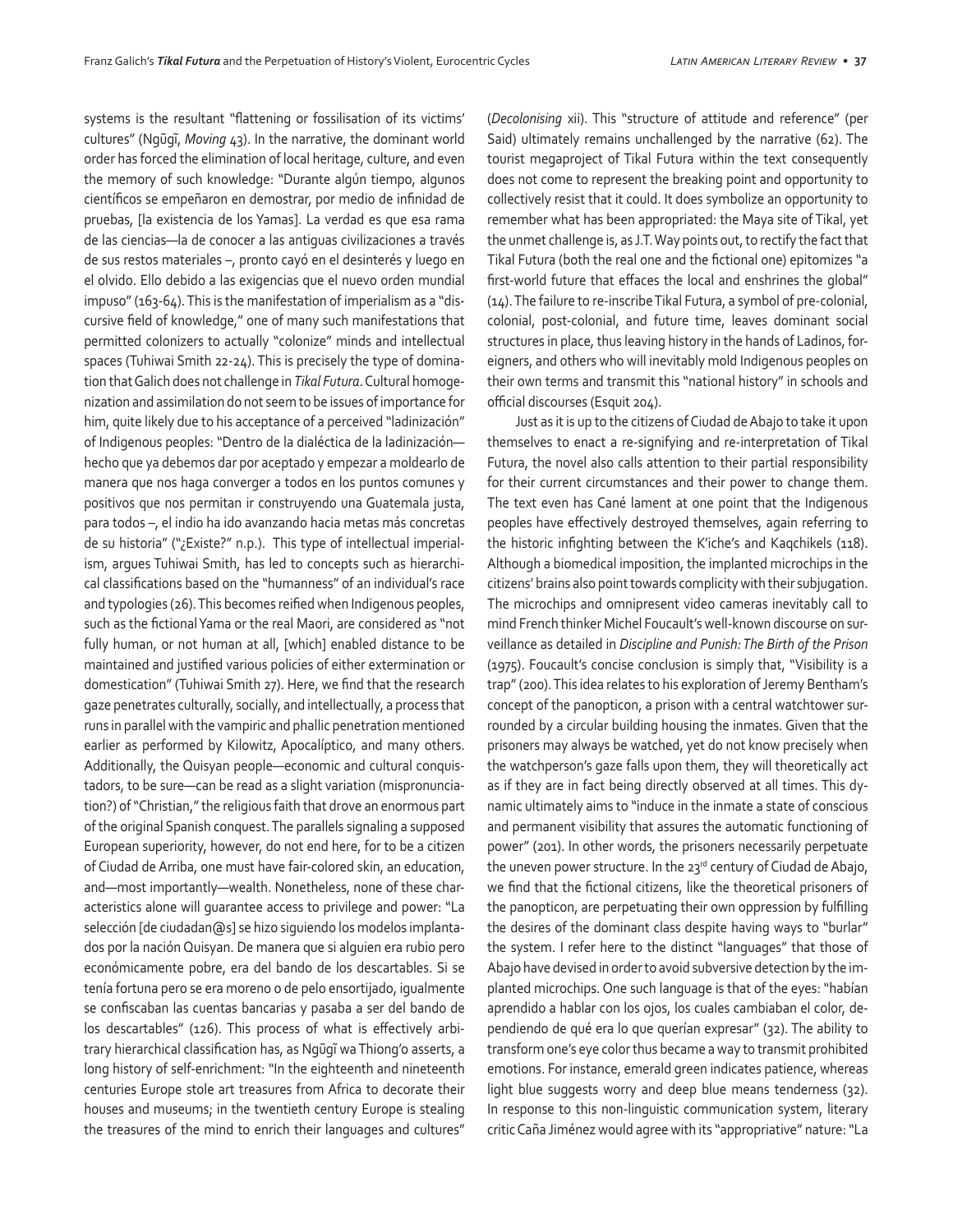adopción de este código lingüístico no debe ser leída como una forma de sucumbir a los patrones sobre ellos impuestos sino más bien como una táctica que les permite—dentro de la dificultad—luchar en su intento por reafirmar su naturaleza humana y con ello la escasa vida que aún poseen" (82). In a similar manner, a smaller group of "iniciados" have developed a simple opposite-driven linguistic code that aims to deceive the microchips as well: "Por ejemplo, al decir no, lo que estamos diciendo realmente es sí […] Si quiero decirle a una chica que la amo le decimos '¡Yo te odio con toda la debilidad de mi corazón!'" (64). Furthermore, there is also complicity from the Guatemalan elites as represented through Apocalíptico, a character who allows for his native lands and peoples to be commodified, bought, and sold for personal gain. The destruction to which his name refers plainly alludes to the devastating consequences that his acceptance of (which evolves into a passionate desire for) the Tikal Futura and broader neoliberal economic project represents for his country. This dynamic is reminiscent of the beautification projects that literary critic Daniel Quirós calls our attention to in *Managua, Salsa City* as an indication that certain Nicaraguan administrations aimed not only to transform Managua into a Miami, but that there was also an attempt to obscure the historical memory of the Nicaraguan Revolution (11-12). Apocalíptico, then, is an icon of global capitalism as well as of an elite sell-out who actively contributes to the decimation of the local culture, willing to prostitute his country in order to become personally wealthy. What's more, Apocalíptico is originally from Ciudad de Abajo (as is el Indio Sacul), so he also comes to represent the assimilationist tendency to "save" oneself via "blanquización," or as Kaqchikel critic Demetrio Cojtí explains, the struggle to distance oneself as much as possible from "las personas y grupos que estaban en la escala más baja de la jerarquía: los indios y los negros" (*El racismo* 46). All of these aspects of the novel are reminiscent of Said's affirmation that, indeed, not all of the problems in the colonized world can be blamed on the colonizers (81). This has the effect of placing more blame on the Indigenous and marginalized peoples of Ciudad de Abajo for their circumstances, resultantly alleviating the culpability of the racist and unequal social structures that the dominant system maintains.

And when it comes to blaming others, it seems that in *Tikal Futura* the only way that cultural decolonization may occur is if it begins with the Indigenous and other subaltern groups. This attitude, problematically so, strikes the chord that Cojtí explicitly acknowledges: "Piensan [los demás] que si el indígena está 'interesado' en los cambios del país hacia la multiculturalidad, entonces es él quien debe ser versado en el tema y aportar propuestas de solución y estrategias para lograr dichos cambios" ("La educación" 100). Galich has openly supported this perspective elsewhere, concluding an article on Guatemalan Indigenous literature by paraphrasing José Martí: "en estos tiempos de la cólera neoliberal, es más necesario que nunca que [sic] la revolución social y para que esta sea, pasa necesariamente por la revolución de los pueblos indios de América Latina, pues ésta no echará a andar hasta que no marche el indio"

("¿Existe?" n.p.). This sociopolitical stance implies that since projects of social change must begin with these peoples and that they have not reached fruition, that they—at least in part—bear the blame for their ongoing exploitation, marginalization, and oppression. The novel therefore strains tensions even more, ones that the dominant social structure already aggravates, by pressuring subaltern groups to change the hegemonic hierarchy alone, for there is no dialogue whatsoever among marginalized groups or otherwise regarding Cané's project; it is exclusively her responsibility. This is quite detrimental since Cané will undoubtedly encounter resistance from both Arriba and Abajo, where Rogua and Opsin keep the masses brainwashed and subdued, forcing a loss of will to think and act while simultaneously eliminating their sense of self.

What's more, there is no mention of formal or systematic education as a means of reaching the masses of Ciudad de Abajo, that is, a clear theory of knowledge sharing that would serve to disseminate Cané's and other similar ideas does not exist within the text. An assessment of Guatemala's Maya Movement from 1997-2007 concludes that education is still extremely uneven: "por apego al formalismo de la ley, por ladinocentrismo y por pobreza propia, hay limitantes para el acceso de los indígenas a la educación superior" (Cojtí, "La educación" 98). A reconsideration of the educational system (or lack thereof in the narrative) and its content does not, to be sure, need to follow Western paradigms such as the liberal arts philosophy. Modes of learning and communication such as orality and storytelling, critical inquiry and thinking, artistic and cultural production, and so on are equally valid, yet remain undeveloped (if not entirely excluded) as part of the project of intellectual revolution in the text. Maori cultural critics Mere Kēpa and Linitā Manu'atu remind us that schooling "does not simply provide knowledge (meaning accumulated experiences); rather, it dismisses one kind of knowledge for another in the context of a power relationship. Power, in this sense, is almost characterized by what is excluded" (1806). Consequently, most important are local designs that meet the needs of each group: "What is obvious is that the education necessary for developing countries has to be implemented and concentrated by developing communities if they are to produce resourceful and creative human beings able to face the challenges of an increasingly globalized world—one that is undergoing a communications technology revolution and rapid changes in worldviews and world order" (Nettleford 36-37). If this type of restructuring and re-epistemologization does not take place in order to fight against the reproduction of social inequalities, a certain "Otherness" may be established, as Beatriz González Stephan argues, where reading and writing on national terms, for example, may create a standard destined to unify and, therefore, to exclude (319). Nonetheless, the entire political and cultural arena of education is completely missing from the discussion of the decolonization project in *Tikal Futura*. As we already know, if there are not significant changes to the educational structure, Indigenous elites (and others like el Indio Sacul and Apocalíptico) will be groomed into the imperial narrative, ul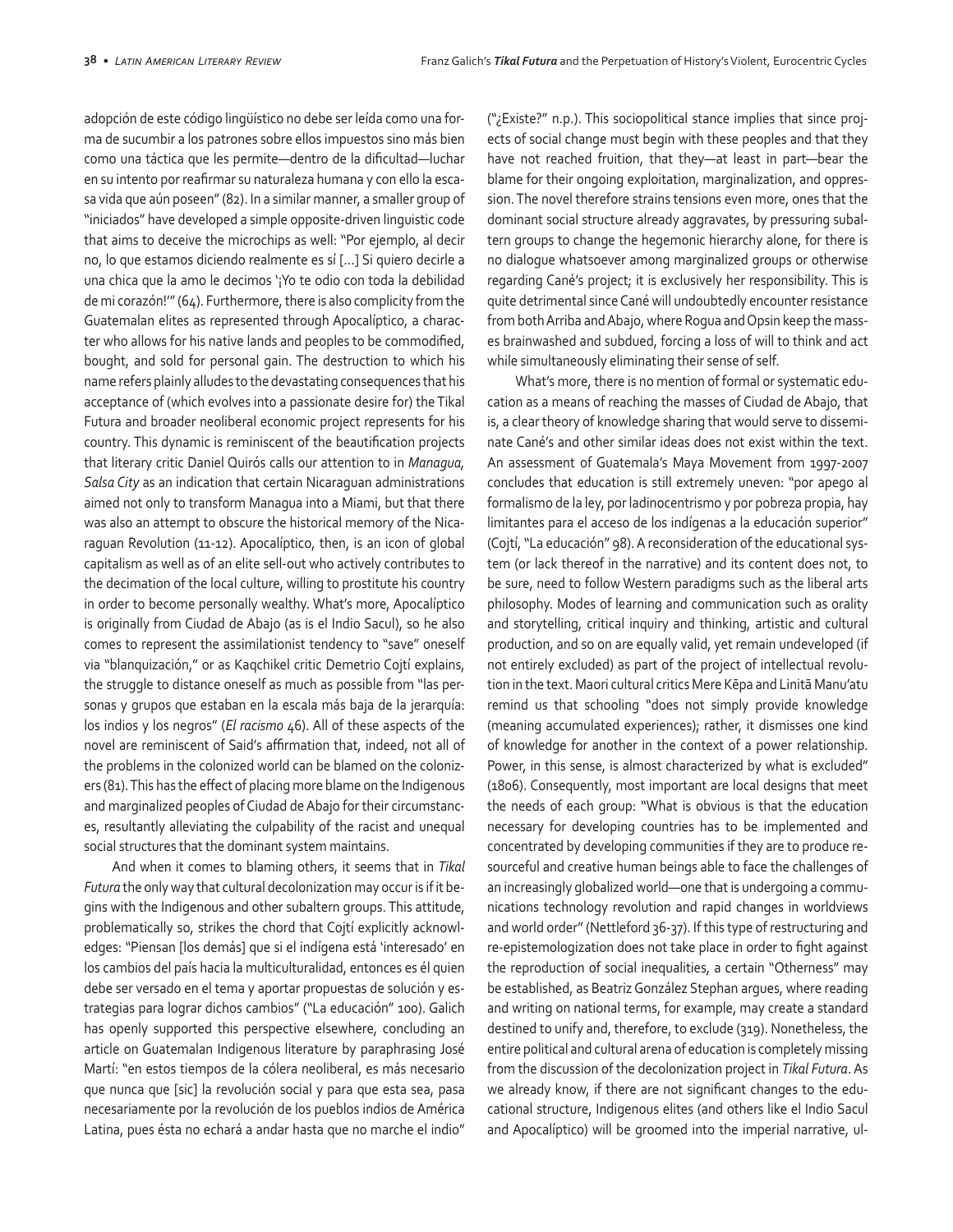timately imposing dominant perspectives upon their own peoples as they seek acceptance and power. This dynamic parallels typical colonial educations and the formation of Indigenous elites: "Their elite status came about through the alignment of their cultural and economic interests with those of the colonizing group rather than with those of their own society" (Tuhiwai Smith 68).

Lastly, Galich seems to believe that he has the authority to accurately write about and represent the Yama perspective, another assimilationist tendency evident throughout the narrative. To be sure, a project from below, the marginalized "Others," is undoubtedly a necessary component to the dismantling of Eurocentric power structures. The novel, however, effectively rewrites K'iche' cosmology and philosophy as it parallels parts of the *Popol Vuh*, for Cané's text is also called "Libro de consejo" (a subtitle of the *Popol Vuh*), she calls upon her K'iche' ancestor Ixmucané to guide and inspire her work, and her grandson Namú's uncles are Balanque and Napu (corresponding to the twin ball players Ixbalanque and Hunahpu), among many other connections to the sacred text. As Galich "speaks" for the Indigenous visionary Cané, we are reminded of the work of Indigenista writers like Miguel Ángel Asturias and his *Leyendas de Guatemala* (1930). Galich, who considered himself to be a "ladino bueno," would likely not take issue with this assessment, for he asserts that Maya writer Luis de Lión "se había ladinizado" and that it therefore makes no sense to "quitarle el mérito [a Asturias] por no ser indio" as a result ("¿Existe?" n.p.). Even the opening line to his article titled "¿Existe una literatura indígena en Guatemala?" (2003) is an answer expressing Indigenista attitudes: "La pregunta conlleva una gran dosis de cuestionamiento y duda" (n.p.). Accordingly, since Cané is represented as a character with profound knowledge and cultural understanding with the strength and potential to drive significant social change, yet at the point of giving up and succumbing to the imperialist and racist enterprise,

Indigenous peoples are consequently represented in the narrative as weak, hesitant, able to be dominated, and ultimately accepting albeit reluctantly—of their subjugated position. Cané, then, comes to represent support for cultural and linguistic assimilation, as well as unchallenged internal colonialism and even more land grabbing by the economic elites. This representation of marginalized groups within the text only serves to reaffirm Eurocentric social hierarchies and to perpetuate misguided stereotypes. As Ramón Grosfoguel insists, projects like that of cultural decolonization must be done *from* and *with* the subalternized Global South, not *for* them (212). The appropriation and reconsideration of K'iche' cosmology by Galich in the novel thus becomes extremely problematic and it largely reflects the history of the *Popol Vuh* itself. As literary scholar Adrián Recinos indicates, not only was the actual *Popol Vuh* manuscript stolen and relocated various times over the years, it has almost always remained in the hands of Western powers like Europe and the United States and not with the originators in Central America (2). It was indeed the Europeans who once again imposed upon the nature of the text by adding sections and chapters that did not exist in the original manuscript, implicating yet another cultural imposition (3), not to mention the fact that the original K'iche' manuscript has disappeared and what is left is the version created by Francisco Ximénez, a text now mediated by external, Eurocentric powers (7). Without more voices and intellectual contributions, the project of cultural decolonization in the narrative remains woefully inadequate and incomplete in the negative sense, thus becoming much more of an imposition than an emancipation. Nevertheless, the novel still holds much critical value, for all of these ideas lead to deeper reflections on fundamental questions of culture relating to equality and social justice. Additionally, the salient criticism of global capitalism is relevant and urgent as well, and the seeds of cultural decolonization are indeed interspersed throughout the text.

## **ENDNOTES**

<sup>1</sup> Per Kokotovic, Latin American literary works that may be considered part of the neoliberal noir phenomenon are "characterized by a pervasive sense of corruption, decay, and disillusionment, in which the social order itself, and particularly the state, is the ultimate source of criminality, rather than of justice" (15). In Central America, this translates to a categorical distancing from the Left and disenchantment with the outcomes of the armed struggles (16). Along similar lines, Quirós indicates that *Managua, Salsa City* "became an archetype of sorts, used to discuss the disillusionment with leftist political struggles, and the transition to a more pessimistic neoliberal socio-economic order, where rampant individualism, crime, violence, and poverty seemed to reign" (9).

2 The third novel of an intended tetralogy, *Tikal Futura* was published posthumously due to Galich's premature death in 2007. The first novel of the collection, *Managua, Salsa City (¡Devórame otra vez!)*, was published in 2000 while the second text, *Y te diré quién eres (Mariposa traicionera)*, was released in 2006.

<sup>3</sup> Although Galich's novel presents a monolithic, yet imagined, tourist project named Tikal Futura, it alludes to the luxury hotel Grand Tikal Futura in Guatemala City that is housed within the modern shopping center of Tikal Futura. This contemporary creation, completed in the late 1990s, also incorporates restaurants, movie theaters, offices, and other entertainment venues.

4 For further reading and more detailed descriptions and analyses of these social movements, please see Arturo Arias's *Taking Their Word: Literature and the Signs of Central America* (2007), Kay B. Warren's *Indigenous Movements and Their Critics: Pan-Maya Activism in Guatemala* (1998), *Our Word is Our Weapon: Selected Writings by Subcomandante Marcos* (edited by Juana Ponce de León) (2001), and *Challenges of CAFTA: Maximizing the Benefits for Central America* (2006) by Carlos Felipe Jaramillo and Daniel Lederman.

<sup>5</sup>The human toll of the Tikal Futura tourist project's construction is also presented in an unfeeling manner: "A esos costos [financieros y materiales] había que agregar los humanos, pero fueron subestimados por los esclavis